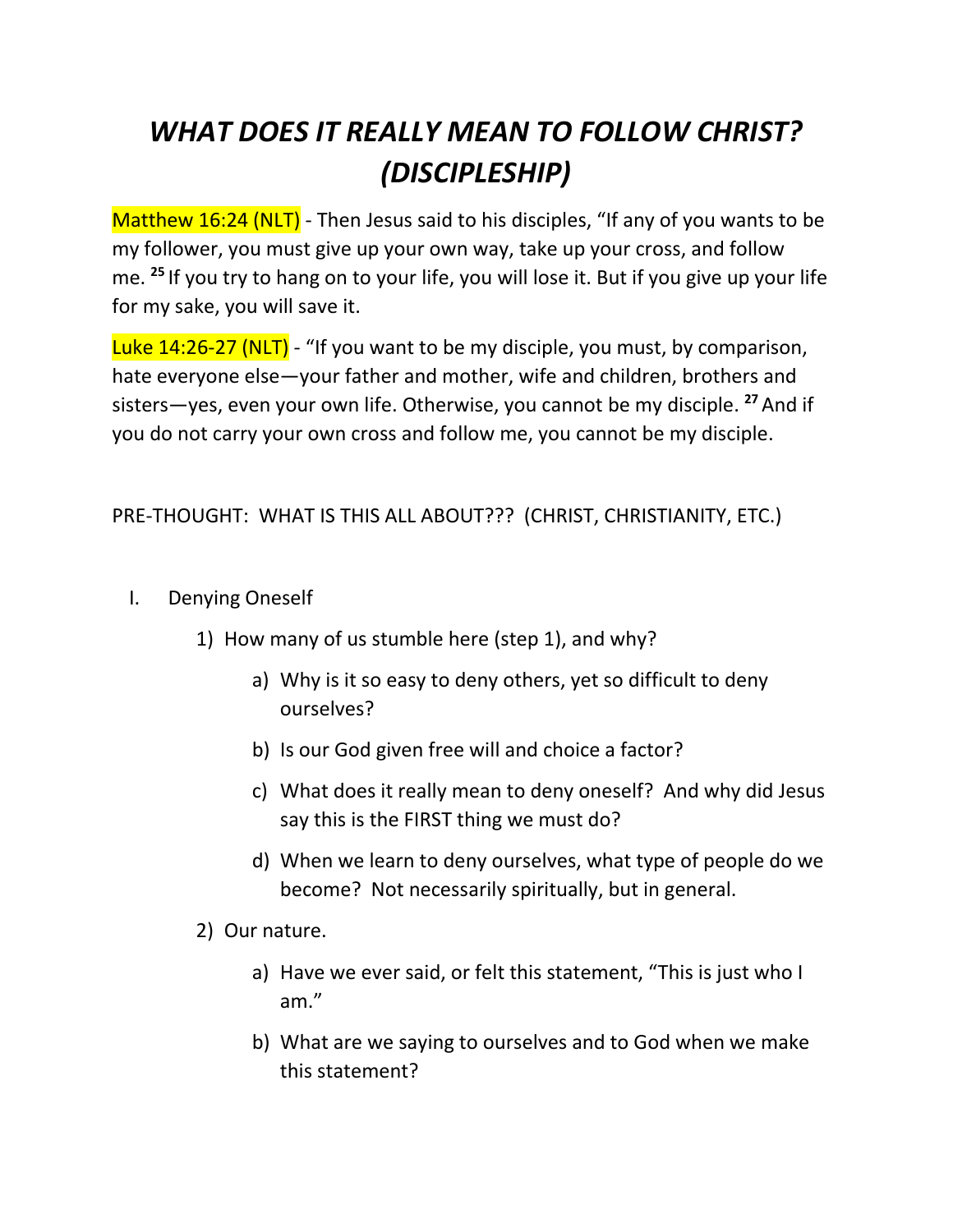- 3) Our World.
	- a) Our society and culture. American wealth and greed. (Indulge, deny yourself nothing, you only live once, there is never enough, there is no such thing as too much, etc.)
	- b) Satan's influence in the world.

2 Corinthians 4:3-4 (NLT) - If the Good News we preach is hidden behind a veil, it is hidden only from people who are perishing. **4** Satan, who is the god of this world, has blinded the minds of those who don't believe. They are unable to see the glorious light of the Good News. They don't understand this message about the glory of Christ, who is the exact likeness of God.

- c) Minimalizing the seriousness of sin. We justify our sins. We begin to get "technical." We ultimately abuse the Grace of God.
- II. Taking Up Our Cross
	- 1) What does it mean to take up a cross? Why is it necessary?

2 Timothy 3:12 (NLT) - Yes, and everyone who wants to live a godly life in Christ Jesus *will* suffer persecution.

- 2) Is there a difference between persecution and suffering?
- 3) Shame.

Luke 9:26 (NLT) - If anyone is ashamed of me and my message, the Son of Man will be ashamed of that person when he returns in his glory and in the glory of the Father and the holy angels.

- III. Attitude and Approach
	- 1) The ultimate goal.
		- a) *Perfection.* Is anyone perfect?